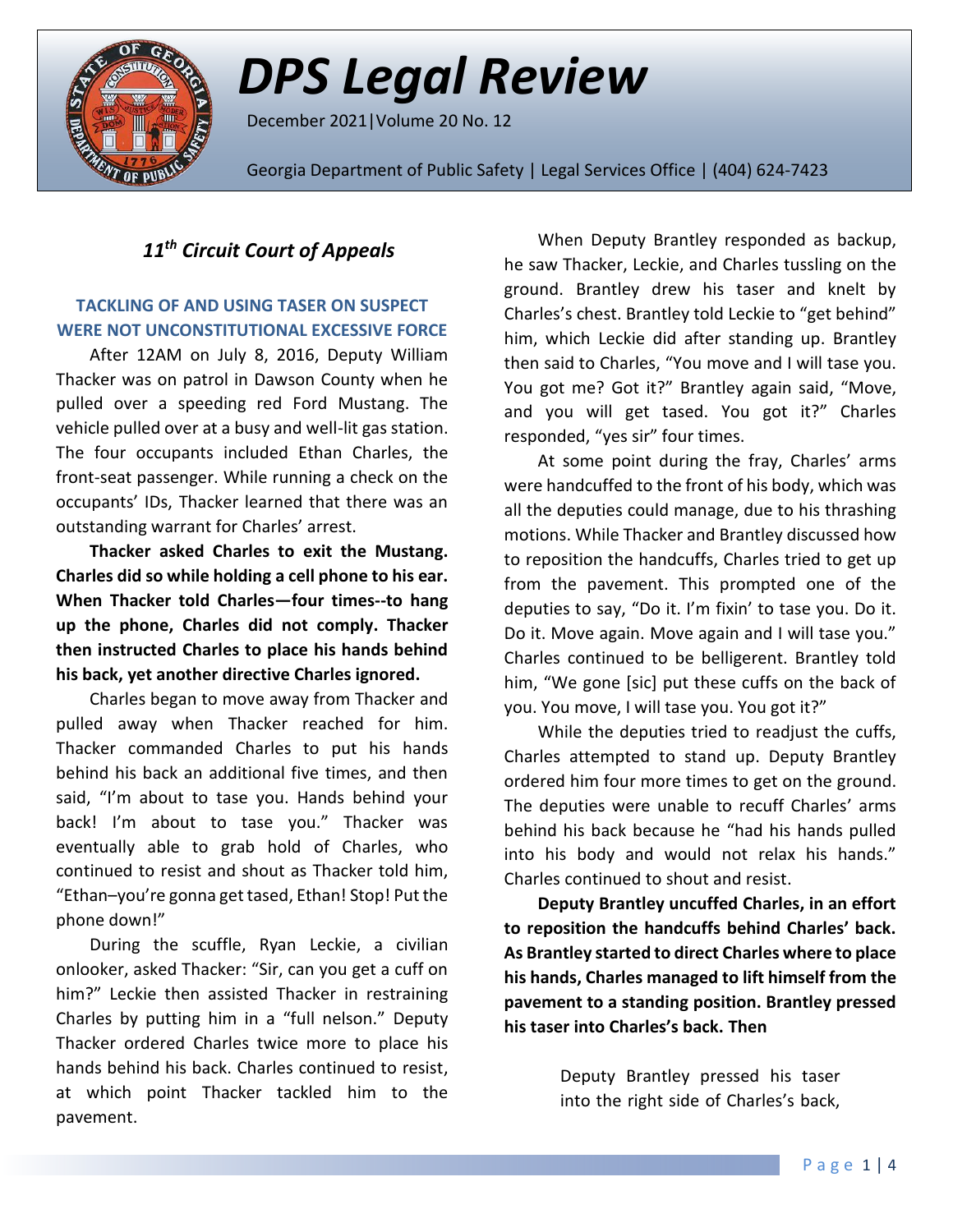and the taser audibly engaged. As Charles fell to the ground, the sound of the taser briefly stopped, resuming shortly after Charles reached the pavement. Brantley remarked: "I told you I didn't wanna tase you." The taser was deployed for five seconds in the "drive stun" mode, a less potent application of the taser device that is only intended to stun the target.

Despite being tased and falling to the pavement, Charles' shouting and resisting continued unabated. The deputies cautioned Charles that he would get tased again, at which point they succeeded in cuffing him behind his back and placing him in the back seat of Thacker's patrol car. Undeterred, Charles continued thrashing around and beating his head against the metal partition in car: "Sixteen staples were needed to treat Charles's self-inflicted head [injuries.](http://www.westlaw.com/Link/Document/FullText?entityType=injury&entityId=Ib89a81be475411db9765f9243f53508a&originationContext=document&transitionType=DocumentItem&contextData=(sc.Default)&vr=3.0&rs=cblt1.0)"

Subsequently Charles pled guilty to felony obstruction and later filed a § 1983 lawsuit against the sheriff's deputies and Leckie, arguing that they violated his Fourth Amendment rights by using excessive force. The District Court for the Northern District of Georgia granted summary judgment in favor of Leckie and the deputies. Charles appealed to the Eleventh Circuit Court of Appeals.

On appeal, Charles argued that Deputy Thacker's "tackle" and Deputy Brantley's "use of a taser" were excessive force. In reviewing the deputies' actions, the Court cited Eleventh Circuit precedence from *McCullough v. Antolini,* a 2009 decision:

> **In determining the reasonableness of the force applied, we look at the fact pattern from the perspective of a reasonable officer on the scene with knowledge of the attendant circumstances and facts, and**

# **balance the risk of bodily harm to the suspect against the gravity of the threat the officer sought to eliminate.**

(Citations omitted.)

The Court also considered the "totality of the circumstances" of the arrest, evaluating several factors set out by the United States Supreme Court in *Graham v. Connor* (1989). Among the *Graham* factors are: "the severity of the crime at issue, whether the suspect poses an immediate threat to the safety of the officers or others, and whether he is actively resisting arrest or attempting to evade arrest by flight." (Citations omitted.) The Supreme Court explained that "[t]he calculus of reasonableness must embody allowance for the fact that police officers are often forced to make splitsecond judgments—in circumstances that are tense, uncertain, and rapidly evolving—about the amount of force that is necessary in a particular situation." (Citations omitted.)

In assessing whether the deputies' use of force was "unconstitutionally excessive" the Eleventh Circuit Court of Appeals considered: (1) whether the force used was "categorically unconstitutional"; and (2) if not categorically unconstitutional, whether, based on the *[Graham](http://www.westlaw.com/Link/Document/FullText?findType=Y&serNum=1989072182&pubNum=0000780&originatingDoc=Ie09fbca0470b11ecae80b6011f92c3df&refType=RP&originationContext=document&vr=3.0&rs=cblt1.0&transitionType=DocumentItem&contextData=(sc.UserEnteredCitation))* factors, "the amount of force was excessive."

**The Court of Appeals determined that Deputy Thacker's tackling of Charles was not an excessive use of force.** Among the factors the Court noted were the outstanding warrant for Charles' arrest; Charles' erratic behavior and actively resisting arrest; that the other occupants of the Mustang were young and agitated; and that "[b]y the time Deputy Thacker tackled Charles, Charles had ignored at least thirteen commands from Thacker and had gone nearly a minute without complying." The Court concluded: "Considering all the circumstances of the situation with which Thacker was faced, a tackle was among the least forceful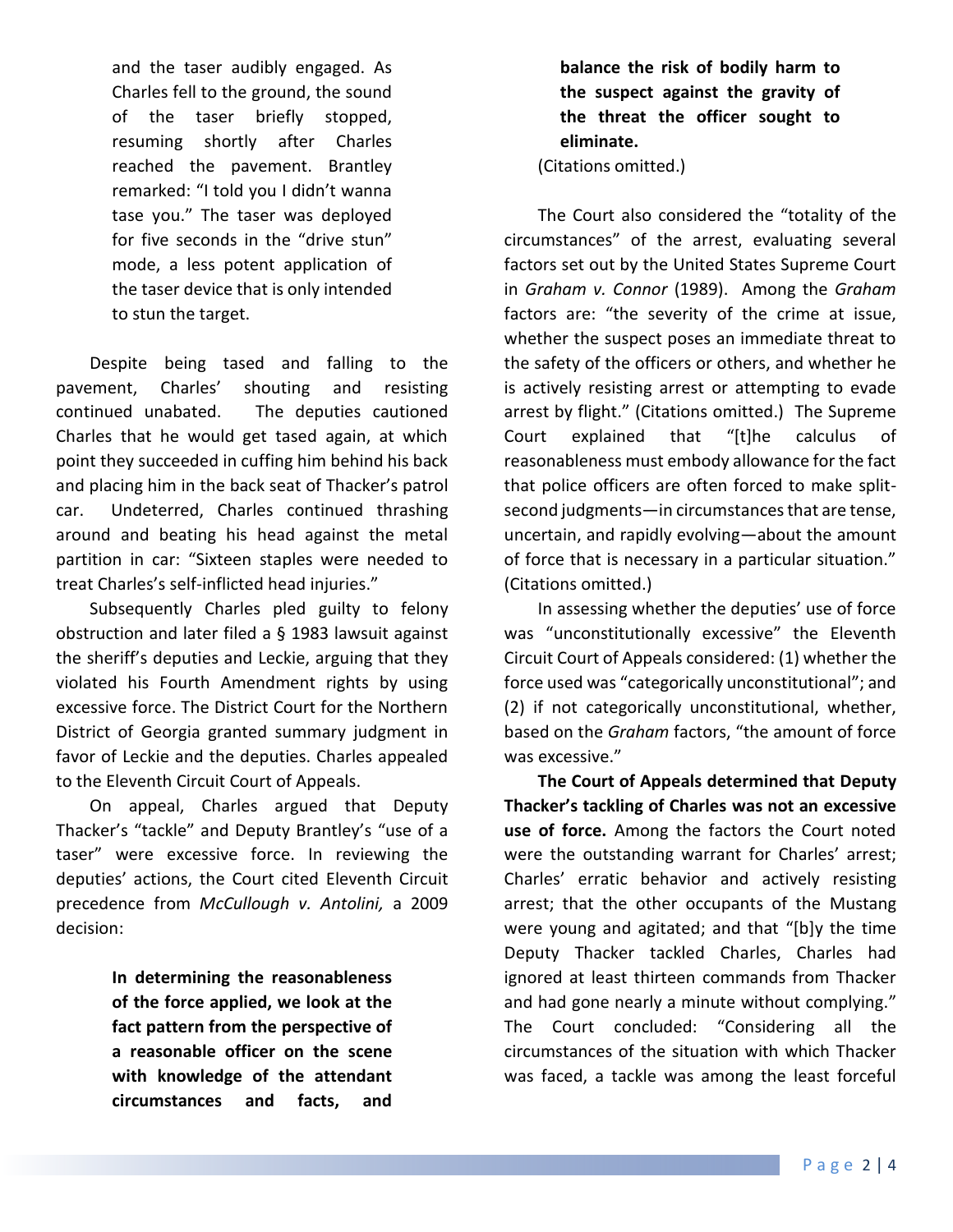ways to advance the arrest and gain control of the situation."

**The Court of Appeals then reviewed Deputy Brantley's use of a taser on Charles**: **"The use of a taser is not categorically unconstitutional. We have found that the use of a taser can be appropriate in a wide array of situations." The Court determined, after applying the Graham factors, "that Deputy Brantley's use of the taser was not clearly excessive under the circumstances. Two crimes were at issue by the time the taser was deployed: Charles had an outstanding warrant for his arrest, and he had already begun his active and loud obstruction of the arrest."**

**Further, the Court reasoned, when Charles was tased, he had already been ignoring commands for "five minutes and six seconds." Additionally, in that timeframe, Charles had "ignored twenty-one commands from the officers and was warned nine times that a taser would be used."** Therefore, the Court ruled that the *Graham* factors authorized Deputy Brantley's use of force.

Therefore, the Court affirmed the District Court's grant of both deputies' motions for summary judgement based on qualified immunity. *Charles v. Johnson*, No. 20-12393, 2021 WL 5313668 (11th Cir. Nov. 16, 2021).

## *Georgia Court of Appeals*

### **THREE MINUTE TRAFFIC STOP WAS UNNECESSARILY PROLONGED**

A sheriff's sergeant and deputy were on patrol when they noticed a vehicle drive past them. The sergeant performed a U-turn and began following the vehicle. The sergeant observed the vehicle cross over a double yellow line in the middle of the road and performed a traffic stop. The sergeant made contact with the driver, Magnum Neely, and noticed that he was smoking a cigarette and appeared nervous. Neely was informed that he was stopped

due to a lane violation, to which he replied that he "had been messing with his cell phone."

The sergeant requested Neely's license, which was provided, and returned to the patrol vehicle to run a search. Dispatch confirmed that Neely's license was valid and that he did not have any active warrants. The sergeant then returned to Neely and ordered him to get out of his vehicle. Neely was asked "if there was anything in the car." Neely admitted that he "had just smoked" and that "there were pills and a blunt in his car." At this point, three minutes had elapsed since the stop. Neely was detained and the officers searched the vehicle. They found "methamphetamine, marijuana, cocaine, over \$3,000 in cash, a digital scale, and plastic baggies."

Neely was arrested and indicted for trafficking methamphetamine, possessing cocaine and marijuana with the intent to distribute, and failing to maintain a lane. He pled not guilty and filed a motion to suppress the seized evidence, arguing that "the arresting officer had prolonged the stop past the point of completion without reasonable suspicion of criminal activity." The sergeant testified at the hearing, and the trial court denied the motion to suppress. At trial, Neely was convicted on all counts. His motion for a new trial was denied, and he appealed.

The Court of Appeals noted that this case falls into one of the two general categories involving prolonged detention from a traffic stop where:

> **[T]he officer allegedly extended the stop beyond the conclusion of the investigation that warranted the detention in the first place[.] In such cases, courts have generally concluded that even a short prolongation is unreasonable unless good cause has appeared in the meantime to justify a continuation of the detention to pursue a different investigation. An officer**